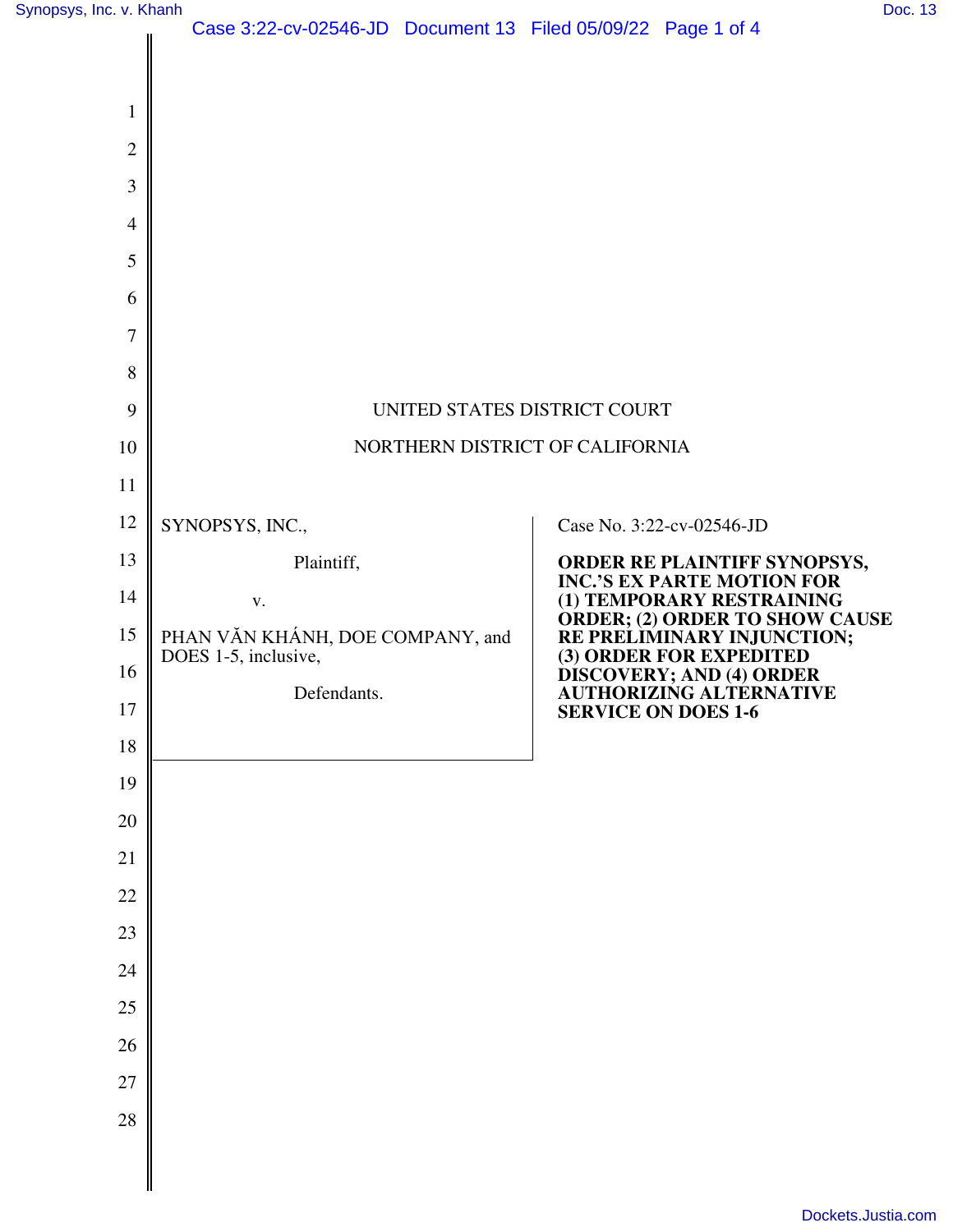## Case 3:22-cv-02546-JD Document 13 Filed 05/09/22 Page 2 of 4

1 2 3 4 Plaintiff Synopsys, Inc., filed a motion for a temporary restraining order, order to show cause why a preliminary injunction should not be entered, order for expedited discovery, and order authorizing alternative service. Dkt. No. 8. The Court held a hearing at which Synopsys appeared. Dkt. No. 12. Defendant Phan Văn Khánh did not appear.

5 6 7 8 9 10 11 12 13 14 15 16 17 18 19 Synopsys has established that it provided notice of the TRO motion and hearing to Khánh. Dkt. Nos. 8-1, 11. The request for a temporary restraining order is governed by the same legal standard as a motion for a preliminary injunction. *See Stuhlbarg Int'l Sales Co., Inc. v. John D. Brush & Co., Inc.*, 240 F.3d 832, 839 n. 7 (9th Cir. 2001). "A plaintiff seeking a preliminary injunction must establish that he is likely to succeed on the merits, that he is likely to suffer irreparable harm in the absence of preliminary relief, that the balance of equities tips in his favor, and that an injunction is in the public interest." *Winter v. Natural Res. Def. Council, Inc.*, 555 U.S. 7, 20 (2008). Alternatively, "a preliminary injunction could issue where the likelihood of success is such that serious questions going to the merits were raised and the balance of hardships tips sharply in plaintiff's favor," so long as the plaintiff demonstrates irreparable harm and shows that the injunction is in the public interest. *Alliance for the Wild Rockies v. Cottrell*, 632 F.3d 1127, 1131 (9th Cir. 2011) (internal quotation omitted). Under either approach, "at an irreducible minimum," the party seeking an injunction "must demonstrate a fair chance of success on the merits, or questions serious enough to require litigation." *Pimentel v. Dreyfus*, 670 F.3d 1096, 1105-06 (9th Cir. 2012) (internal quotation omitted).

20 21 22 23 24 25 26 The Court makes no definitive finding on the merits of this case at this early stage, but the Court finds that for present purposes, Synopsys has demonstrated a serious question on the merits of its claims under the Digital Millennium Copyright Act (DMCA), 17 U.S.C. § 1201 *et seq*., and the Lanham Act, 15 U.S.C. §§  $1125(a)(1)(A)$ ,  $1125(a)(1)(B)$ . Synopsys has also adequately established that it is likely to suffer irreparable harm if a temporary restraining order is not granted, and that the balance of equities and public interest factors also support the issuance of a limited TRO.

27 28 Synopsys has demonstrated good cause for expedited third-party discovery to ISPs who have in their possession, custody, and control subscriber information for services associated with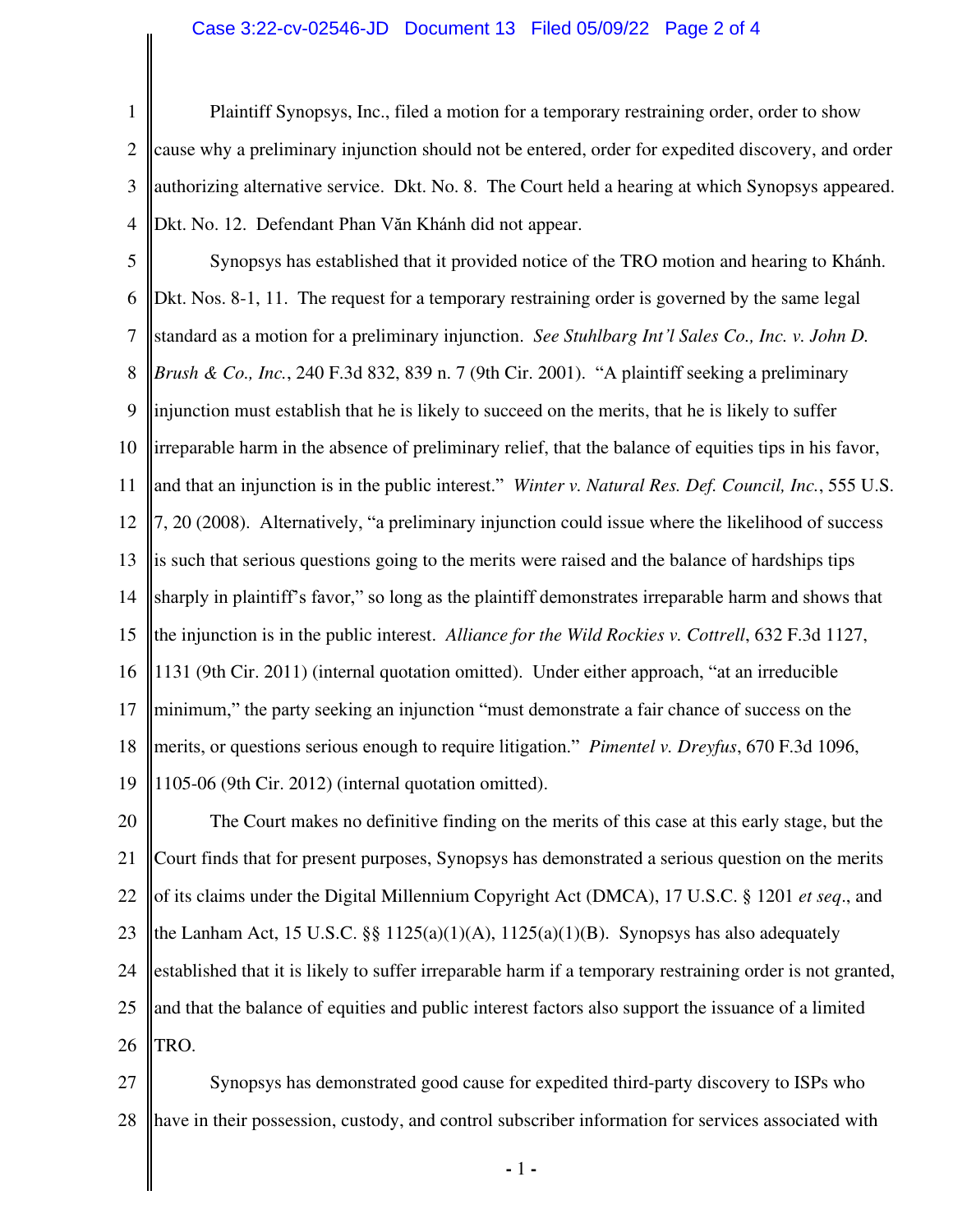## Case 3:22-cv-02546-JD Document 13 Filed 05/09/22 Page 3 of 4

1 2 3 4 operation of the ShareAppsCrack.com website, so that the Doe defendants may be identified. But Synopsys' request for forensic discovery on defendant Khánh's devices and computers that are involved in ShareAppsCrack.com's operation is denied without prejudice for the reasons stated at the hearing.

5 6 The Court also finds that there is good cause to allow alternative service on the Doe defendants associated with ShareAppsCrack.com's operation.

7

Consequently, IT IS ORDERED that:

8 9 Synopsys may effect service by email on Does 1-6. Synopsys is directed to file proofs of service on the ECF docket after effectuating service by email.

10 11 12 Defendants Phan Văn Khánh and Does 1-6, their officers, agents, directors, servants, employees, and all other persons and entities acting in concert or participation with them, are enjoined from the following acts:

13 14 15 16 17 18 (1) in connection with any goods or services, using in commerce (a) any word, term, name, symbol, or device, or any combination thereof, or (b) any false designation of origin, false or misleading description of fact, or false or misleading representation of fact, which is likely to cause confusion, mistake, or deception as to the affiliation, connection, or association of Synopsys with defendants, or as to the origin, sponsorship, or approval of defendants' goods, services, or commercial activities by Synopsys;

19 20 (2) sharing, hosting, distributing, or otherwise trafficking in any counterfeit Synopsys software; and

21 22 23 24 (3) manufacturing, importing, offering to the public, providing, or otherwise trafficking in any technology, product, service, device, component, or part thereof, that is primarily designed or produced for the purpose of circumventing technological measures that effectively control access to Synopsys' copyright-protected software.

25 26 27 Synopsys may serve subpoenas on third-party service providers who are likely to have in their possession, custody, or control subscriber information for Doe defendants, for the purpose of learning the identities of the Doe defendants.

28